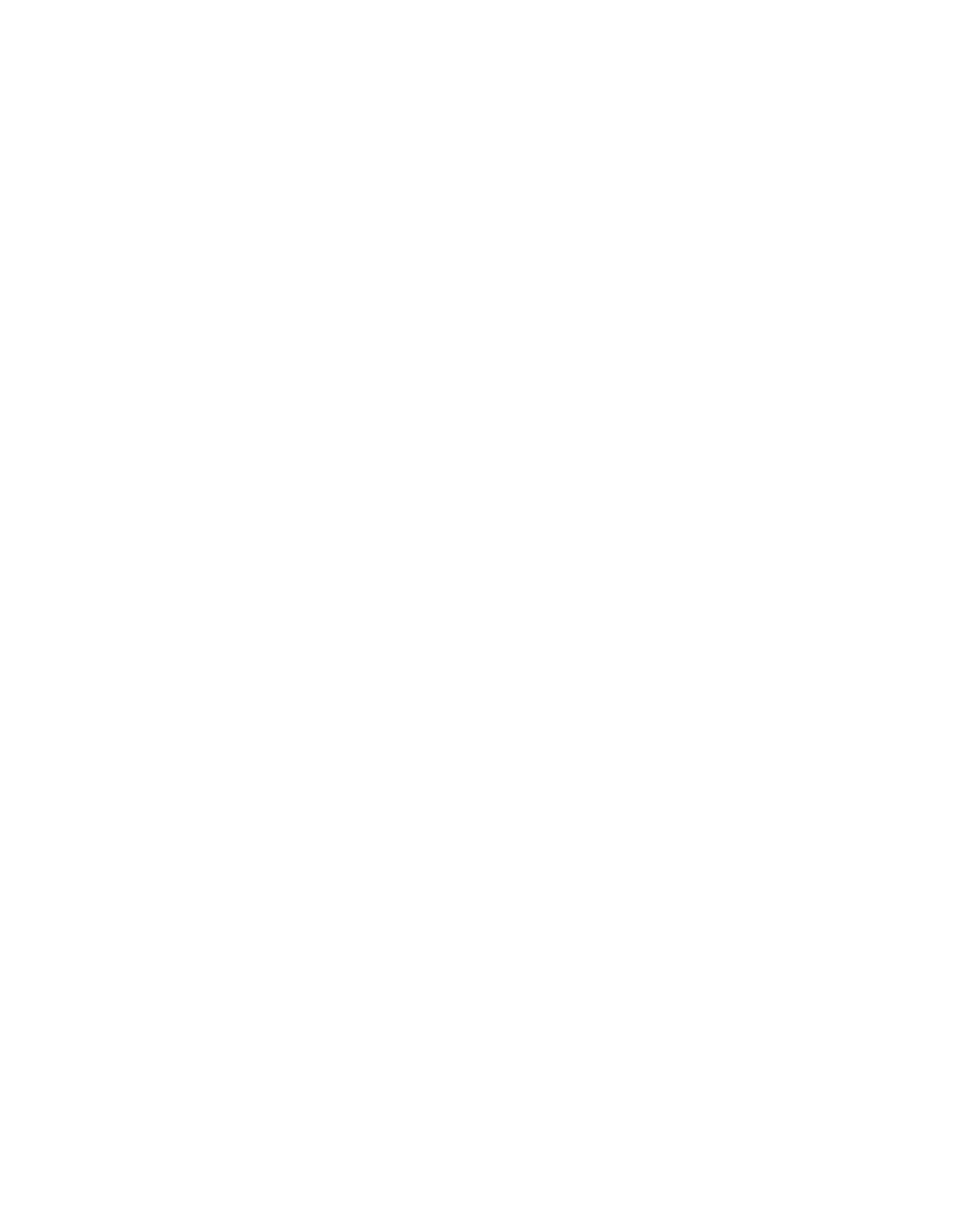## Fractional powers of self-adjoint realizations of the Laplacian

Johannes Brasche

## 1 Introduction

Let U be an open subset of  $\mathbb{R}^n$  with Lipschitz boundary F and  $\Gamma$  the closure of  $U$ . By Kato's monotone convergence theorem (cf. [10]), the operators  $(-\Delta + b1_{\Gamma} + 1)^{-1}$  in  $L^2(\mathbb{R}^n)$  converge strongly to some operator  $L_{\Gamma}$ , as b tends to infinity. Bruneau, Carbou, Demuth, Kirsch, Mc Gillivray et al. (cf. [5, 7, 8] and references given therein) have presented conditions which are sufficient in order that these operators even converge w.r.t. the operator norm. In addition, they have derived estimates for the rate of convergence.

Brasche and Demuth have studied perturbations of the free Hamiltonian by potentials supported by a set  $\Gamma$  with Lebesgue measure zero [4]. Of course, in this case the operator of multiplication by the function  $1<sub>\Gamma</sub>$  is identically equal to zero. Therefore they have used measures  $\mu_{\Gamma}$  supported by  $\Gamma$  instead of the characteristic function  $1_{\Gamma}$  as the perturbing potential. It turned out that the investigation of such singular potentials required new techniques and that these new techniques were suitable in order to treat a fairly general class of large coupling approximation problems. Ben Amor and Brasche have continued these investigations [2]. Let us briefly describe the result of [2] relevant for this short note.

Let  $\mathcal E$  be a densely defined nonnegative closed quadratic form in the Hilbert space H and H the nonnegative self-adjoint operator associated to  $\mathcal{E}$ . Let P be a nonnegative quadratic form such that

$$
D(\mathcal{E} + \mathcal{P}) := D(\mathcal{E}) \cap D(\mathcal{P}) \supset D(H)
$$
 (1)

and  $\mathcal{E} + b\mathcal{P}$  is closed for one and therefore every  $b > 0$ . For every  $b > 0$  let  $H_b$  be the nonnegative self-adjoint operator in H associated to  $\mathcal{E} + b\mathcal{P}$ .

By Kato's monotone convergence theorem, the operators  $(H_b+1)^{-1}$  converge strongly to an operator L. Under additional assumptions one even obtains convergence w.r.t. the operator norm: Choose an auxiliary Hilbert space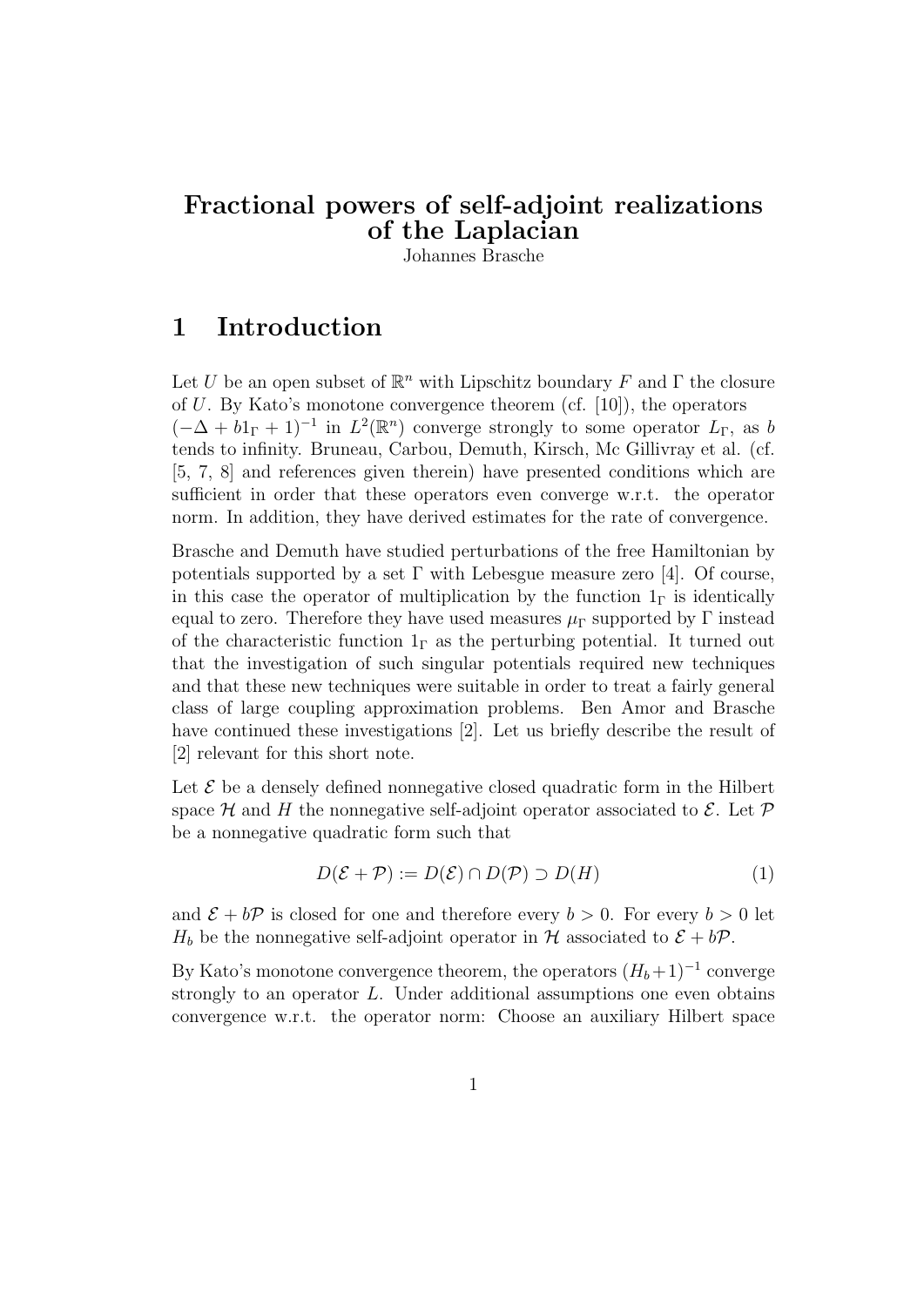$\mathcal{H}_{aux}$  and a closed operator J from  $(D(\mathcal{E}), \mathcal{E}_1)$  to  $\mathcal{H}_{aux}$  such that

$$
D(J) = D(\mathcal{E}) \cap D(\mathcal{P})
$$
 and  $\mathcal{P}(u, u) = || Ju ||_{aux}^{2} \quad \forall u \in D(J)$ 

and ranJ is dense in  $\mathcal{H}_{aux}$ . Here  $\mathcal{E}_1(u, u) := \mathcal{E}(u, u) + ||u||^2$  for all  $u \in D(\mathcal{E})$ .  $JJ^*$  is an invertible nonnegative self-adjoint operator in  $\mathcal{H}_{aux}$ . Let

$$
\check{H} := (JJ^*)^{-1}.
$$

Let  $r > 0$ . There exists a finite constant  $c_r$  such that

$$
\| (H_b + 1)^{-1} - L \| \le \frac{c_r}{b^r} \quad \forall \, b > 0 \tag{2}
$$

provided

$$
J(D(H)) \subset D(\check{H}^s)
$$
, where  $s = \frac{1}{2} + \frac{r}{2}$  (3)

([2], Proposition 2).

$$
D(H_b) = W^{2,2}(\mathbb{R}^n) \text{ and } H_b u = -\Delta u + b1_{\Gamma} u \text{ for every } u \in D(H_b), \text{ if }
$$
  

$$
\mathcal{H} = L^2(\mathbb{R}^n), D(H) = W^{2,2}(\mathbb{R}^n), Hu = -\Delta u \text{ for every } u \in D(H) \text{ and }
$$

$$
D(\mathcal{P}) = L^{2}(\mathbb{R}^{n}), \quad \mathcal{P}(u, u) = \int_{\Gamma} |u|^{2} dx \quad \forall u \in L^{2}(\mathbb{R}^{n}).
$$

In this case

$$
D(\mathcal{E}) = W^{1,2}(\mathbb{R}^n), \quad \mathcal{E}(u,u) = \int |\nabla u|^2 dx \quad \forall u \in W^{1,2}(\mathbb{R}^n)
$$
 (4)

and we can choose  $\mathcal{H}_{aux}$  and J as follows:

$$
\mathcal{H}_{aux} = L^2(\Gamma), \quad Ju = u \upharpoonright \Gamma \quad \forall \, u \in W^{1,2}(\mathbb{R}^n). \tag{5}
$$

With this choice of  $\mathcal{H}_{aux}$  and J we get, as a special case of a general result by Ben Amor ([1], formula (4.5)), that  $\check{H}$  is the nonnegative self-adjoint operator in  $L^2(\Gamma)$  associated to the following quadratic form:

$$
D(\check{\mathcal{E}}_1) := J(W^{1,2}(\mathbb{R}^n)), \check{\mathcal{E}}_1(Ju, Ju) := \langle Pu, Pu \rangle_{W^{1,2}} \quad \forall u \in W^{1,2}(\mathbb{R}^n),
$$
\n(6)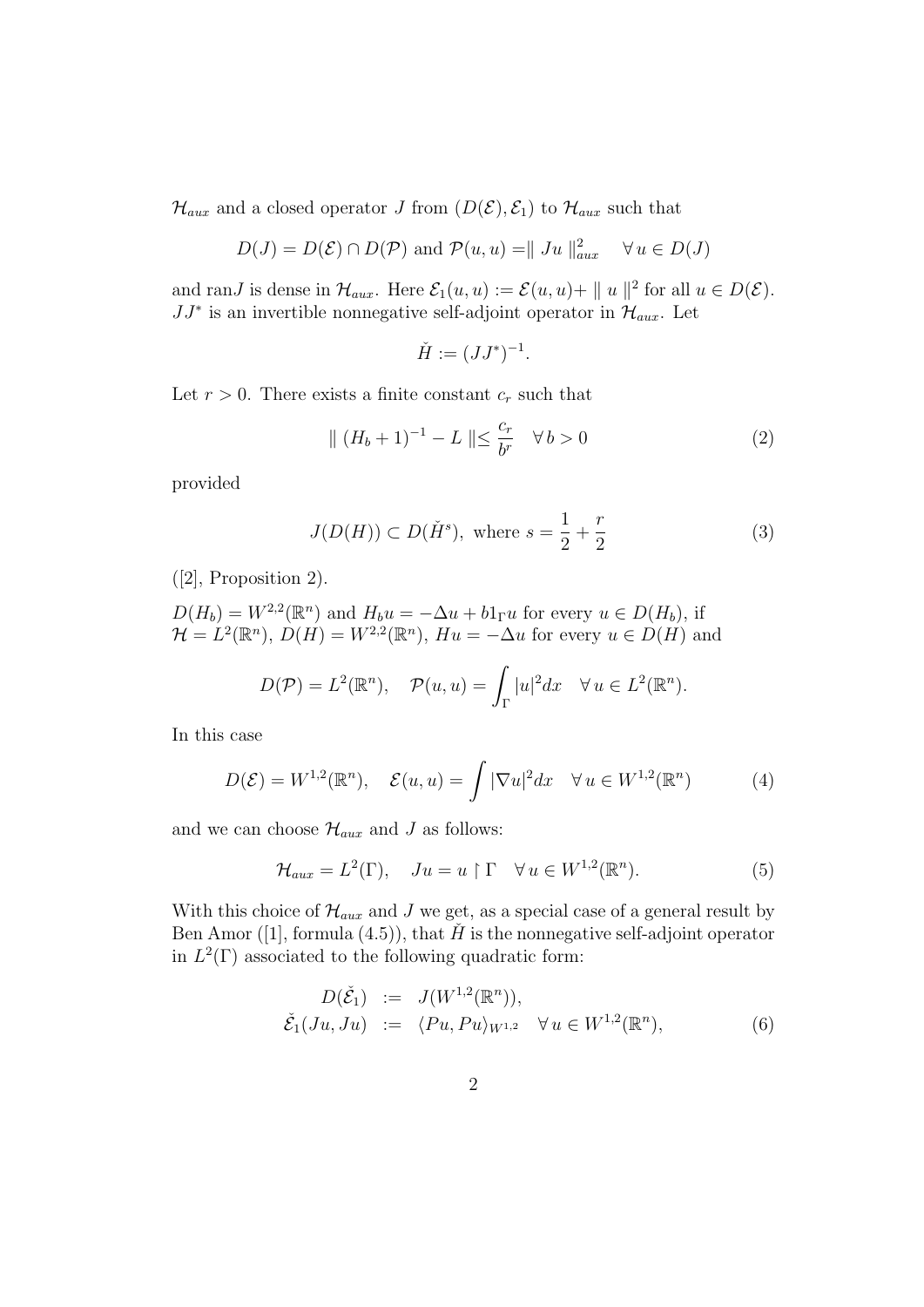where Pu denotes the unique element of  $W^{1,2}(\mathbb{R}^n)$  satisfying

$$
JPu = Ju \text{ and } (-\Delta + 1)Pu = 0 \text{ on } \mathbb{R}^n \setminus \Gamma. \tag{7}
$$

Note that  $Pu = Pv$ , if  $Ju = Jv$ , so that the above definition (6) is correct.

 $\check{\mathcal{E}}_1$  is called the trace of the Dirichlet form  $\mathcal{E}_1$  w.r.t. the measure  $1_\Gamma dx$ (cf.  $[9]$ ,  $(6.2.4)$ ). Chen, Fukushima and Ying have shown that there exist positive Radon measures  $k$  and  $J$  such that

$$
\tilde{\mathcal{E}}_1(u, u) = \int_{\Gamma} (|u|^2 + |\nabla u|^2) dx + \int_{F} |\tilde{u}|^2 dk
$$
  
+ 
$$
\int_{F \times F} |\tilde{u}(x) - \tilde{u}(y)|^2 J(dx dy) \quad \forall u \in D(\tilde{\mathcal{E}}_1)
$$
(8)

 $(\tilde{u}$  denotes any quasi continuous representative of u) and derived a representation of the killing measure  $k$  and the jumping measure  $J$  in terms of the stochastic process generated by  $-\Delta + 1$  (cf. [6], actually the results by Chen et al. are much more general).

Let  $s > 1/2$ . Often it is fairly simple to check whether

$$
J(W^{2,2}(\mathbb{R}^n)) \subset D((-\Delta_N)^s)
$$
\n(9)

 $(-\Delta_N)$  denotes the Neumann-Laplacian on U). If (9) holds and, in addition,

$$
D((-\Delta_N)^s) \subset D(\check{H})^s)
$$
\n(10)

then, by  $(2)$  and  $(3)$ , there exists a finite constant  $c_r$  such that

$$
\| (-\Delta + b1_{\Gamma} + 1)^{-1} - L_{\Gamma} \| \le \frac{c_r}{b^r} \quad \forall \, b > 0, \text{ where } s = \frac{1}{2} + \frac{r}{2}.
$$
 (11)

In this short note we shall show for a large class of self-adjoint realizations  $H_A$  of the Laplacian on U that there exist  $s > 1/2$  such that

$$
D((-\Delta_N)^s) \subset D((H_A)^s). \tag{12}
$$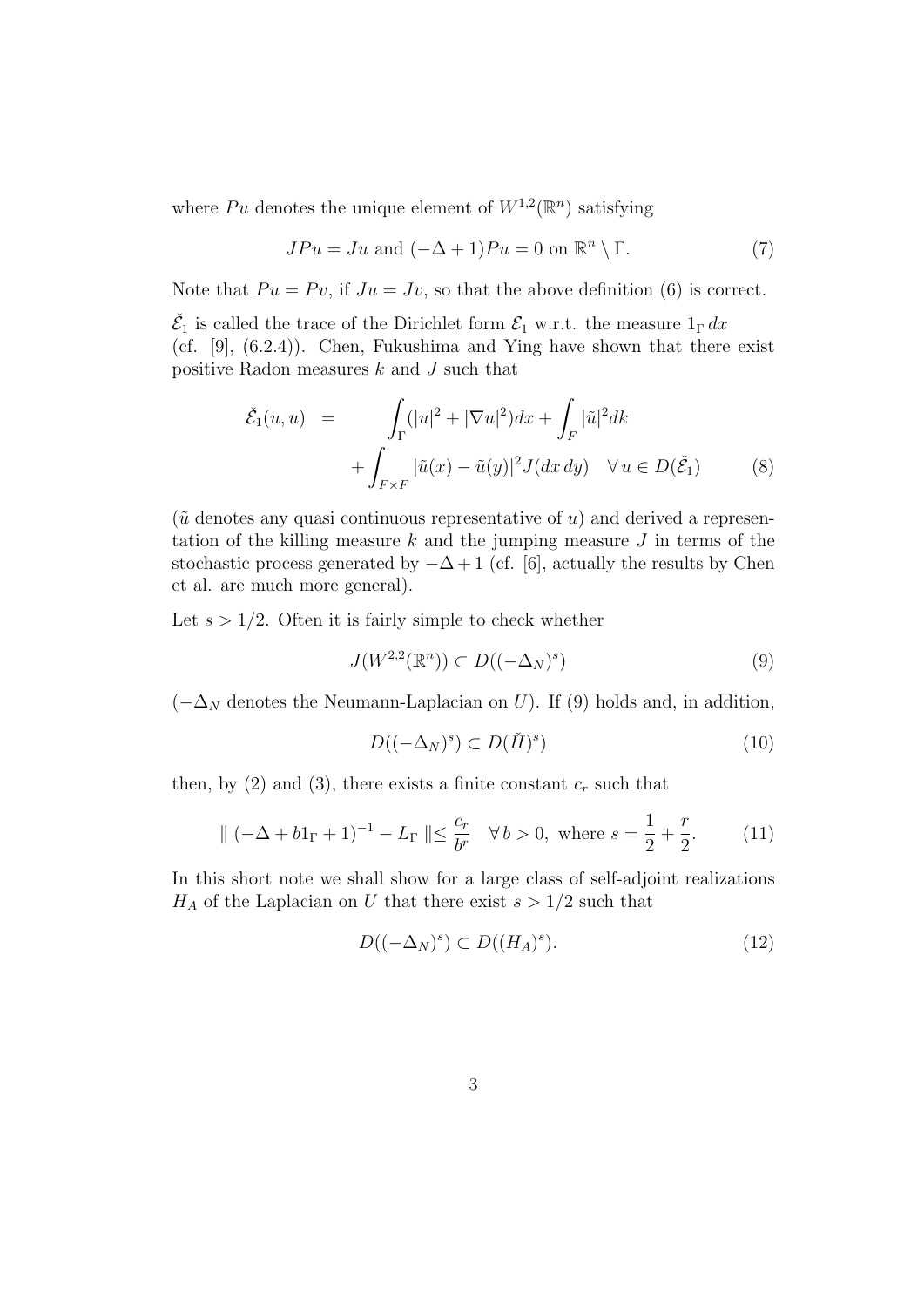#### 2 Hypothesis and notation

- U is an open non-empty subset of  $\mathbb{R}^n$  with Lipschitz boundary F and  $\Gamma = \bar{U}$
- $-\Delta_N$  is the Neumann-Laplacian in  $L^2(U)$
- $\mu$  is a positive Radon measure on F and A a nonnegative bounded self-adjoint operator in  $L^2(F, \mu)$
- If  $B = B^* \ge c > 0$ , then we define for every  $\tau \in \mathbb{R}$

$$
\parallel u \parallel_{B^{\tau}} := \parallel B^{\tau} u \parallel,
$$

denote by  $\tilde{D}(B^{\tau})$  the completion of  $D(B^{\tau})$  w.r.t. this norm (we choose the same notation for the norm on the completion) and by  $B_{\tau}^{-1}$  the canonical isometry from  $\tilde{D}(B^{\tau-1})$  onto  $\tilde{D}(B^{\tau})$ 

•  $\alpha > 0$  is a real number and  $J_F : D((-\Delta_N + \alpha)^{1/2}) \longrightarrow L^2(F, \mu)$  a bounded linear mapping satisfying

$$
\| J_F \| \| A \| < 1 \tag{13}
$$

- There exists  $t \in (0, 1/2)$  such that  $J_F$  can be extended to a bounded mapping  $J_e$  from  $D((-\Delta_N + \alpha)^t)$  to  $L^2(F, \mu)$
- In what follows we fix  $\alpha$  and t with the mentioned properties and put

$$
s := 1 - t
$$

•  $H_A$  denotes the nonnegative self-adjoint operator in  $L^2(\Gamma)$  satisfying

$$
D((H_A + \alpha)^{1/2}) = D((-\Delta_N + \alpha)^{1/2}),
$$
  
 
$$
\| (H_A + \alpha)^{1/2} u \|^2 = \| (-\Delta_N + \alpha)^{1/2} u \|^2 + \| A J_F u \|^2_{L^2(F,\mu)} (14)
$$

$$
\bullet \ \ G_A := (H_A + \alpha)^{-1}
$$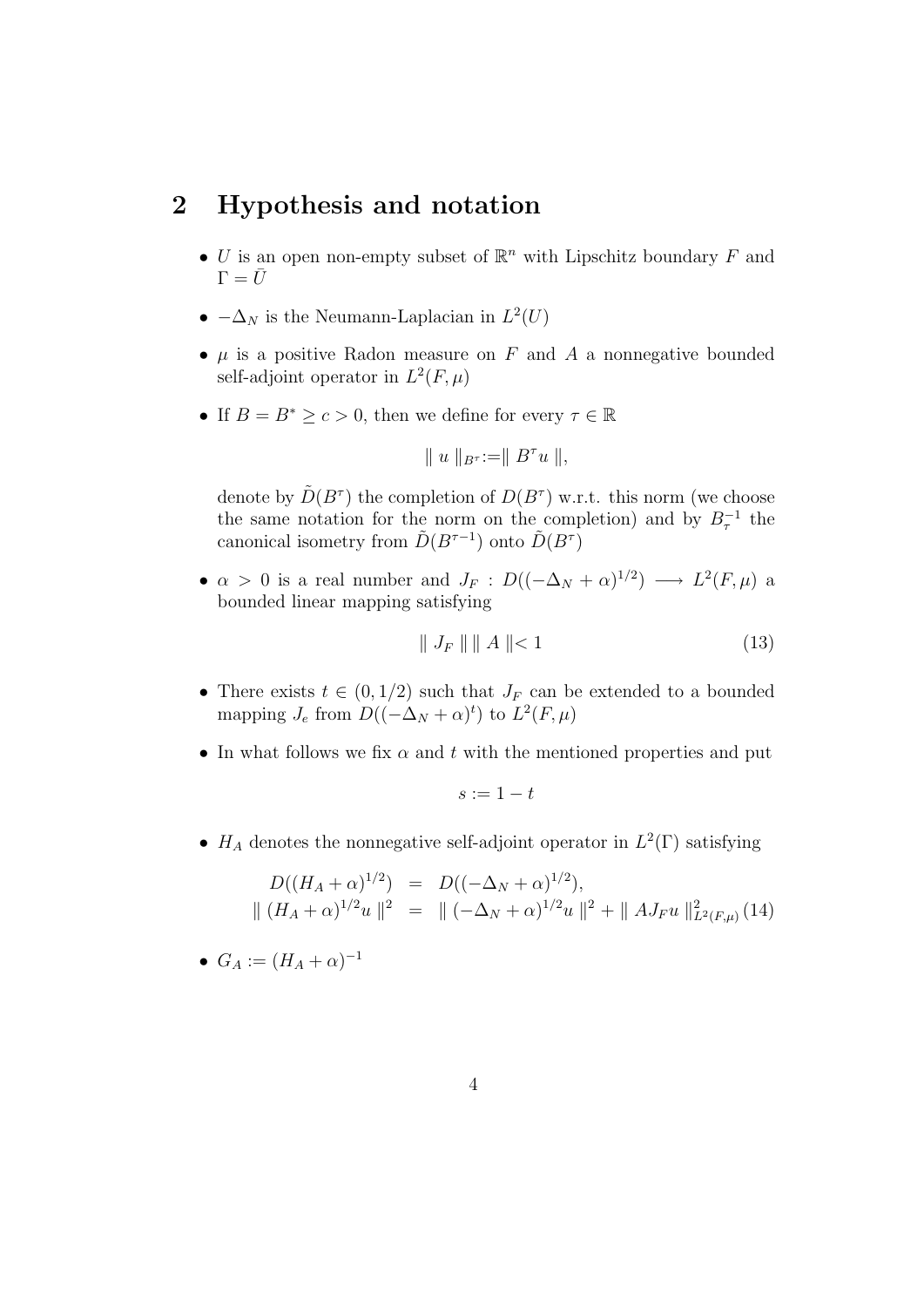#### 3 Local and non-local boundary conditions

Lemma 1 With the notation and under the hypothesis of the previous section the following holds true.

$$
D((-\Delta_N + \alpha)^s) \subset D((H_A + \alpha)^s). \tag{15}
$$

Remark: Actually we have equality in (15).

Proof: By definition,

$$
D((-\Delta_N + \alpha)^{1/2}) = D((H_A + \alpha)^{1/2})
$$

and, by (13), the norms  $\|\cdot\|_{(-\Delta_N+\alpha)^{1/2}}$  and  $\|\cdot\|_{(H+\alpha)^{1/2}}$  are equivalent. By interpolation, we get the corresponding statements for every  $\tau \in [0, 1/2]$  and passing to the dual spaces for every  $\tau \in [-1/2, 0]$ . Hence

$$
\tilde{D}((-\Delta_N + \alpha)^\tau) = \tilde{D}((H_A + \alpha)^\tau) \quad \forall \tau \in [-1/2, 1/2],
$$
  

$$
\|\cdot\|_{(-\Delta_N + \alpha)^\tau} \sim \|\cdot\|_{(H_A + \alpha)^\tau} \quad \forall \tau \in [-1/2, 1/2].
$$
 (16)

Let  $u \in D((-\Delta_N + \alpha)^s)$ . There exists  $w \in \tilde{D}((-\Delta_N + \alpha)^{s-1})$  such that

$$
u = \left(-\Delta_N + \alpha\right)_s^{-1} w.
$$

By (16) and since

$$
u = ((-\Delta_N + \alpha)_s^{-1} - (H_A + \alpha)_s^{-1}) w + (H_A + \alpha)_s^{-1} w,
$$

we only need to show that  $(-\Delta_N + \alpha)_s^{-1} - (H_A + \alpha)_s^{-1}$  maps the space  $\tilde{D}((H+\alpha)^{s-1})$  into  $D((H+\alpha)^s)$ .

We have

$$
(-\Delta_N + \alpha)^{-1} - (H_A + \alpha)^{-1} = (J_F G_A)^* A (1 - A J_F J_F^* A)^{-1} A J_F G_A \quad (17)
$$

(cf. [3], Theorem 3).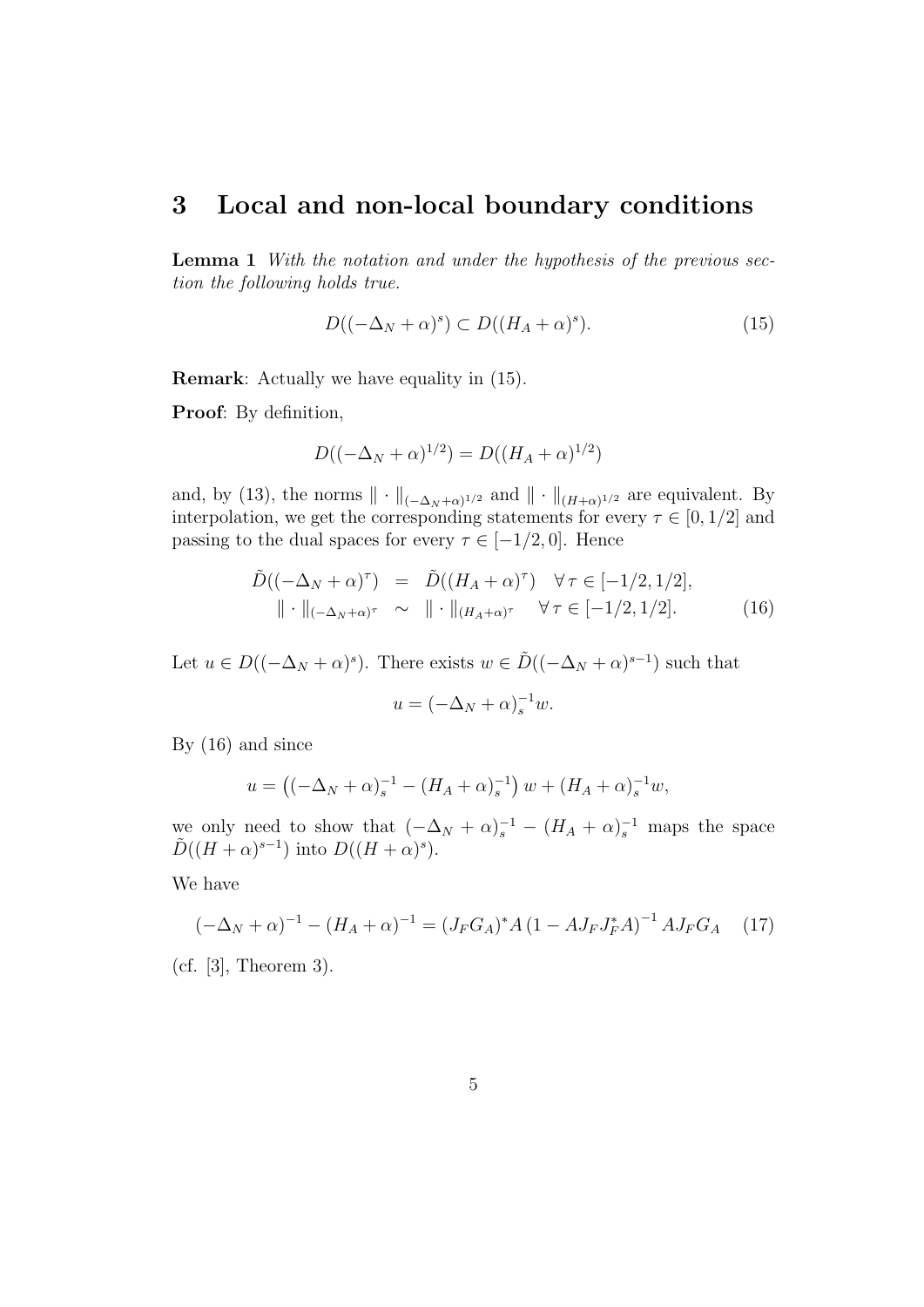- $G_A$  can be uniquely extended to a mapping  $G_s$  from  $\tilde{D}((H_A + \alpha)^{s-1})$ into  $D((H_A + \alpha)^s)$
- Since  $s \geq t$ ,  $J_F$  is, in particular, a bounded mapping from  $D((H+\alpha)^s)$ to  $L^2(F,\mu)$
- $A(1 AJ_F J_F^* A)^{-1} A$  is a bounded operator in  $L^2(F, \mu)$
- By hypothesis,  $J_F$  is a bounded operator from  $D((-\Delta_N + \alpha)^t)$  into  $L^2(F,\mu)$  and therefore, by (16), also a bounded operator from  $D((H_A + \alpha)^t)$  into  $L^2(F, \mu)$ . This implies that  $J_F G_A^t$  is a bounded mapping from  $L^2(\Gamma)$  into  $L^2(F,\mu)$ . Since  $(J_F G_A^*)^* = G_A^s (J_F G_A^t)^*$  this implies that  $(J_F G_A)^*$  is a bounded mapping from  $L^2(F, \mu)$  into  $D((H_A + \alpha)^s).$

It follows that  $(-\Delta_N + \alpha)^{-1} - (H_A + \alpha)^{-1}$  can be extended to a bounded mapping  $D_e$  from  $\tilde{D}((H_A + \alpha)^{s-1})$  into  $D((H_A + \alpha)^s)$ .

 $D_e$  is, in particular, a bounded mapping from  $\tilde{D}((H_A + \alpha)^{s-1})$  into  $D((H_A+\alpha)^{1/2})$  and equals  $(-\Delta_N+\alpha)^{-1}-(H_A+\alpha)^{-1}$  on  $L^2(\Gamma)$ . On the other hand, by (16),  $(-\Delta_N + \alpha)_s^{-1} - (H_A + \alpha)_s^{-1}$  is also a bounded mapping from  $\tilde{D}((H_A+\alpha)^{s-1})$  into  $D((H_A+\alpha)^{1/2})$  and equals  $(-\Delta_N+\alpha)^{-1}-(H_A+\alpha)^{-1}$ on  $L^2(\Gamma)$ . Thus  $D_e = (-\Delta_N + \alpha)_s^{-1} - (H_A + \alpha)_s^{-1}$ .

**Corollary 2** Let  $k$  and  $J$  be the measures occurring in the representation (8) of the quadratic form  $\check{\mathcal{E}}_1$  and  $\check{H}$  the nonnegative self-adjoint operator associated with  $\check{\mathcal{E}}_1$ . Suppose that there exist  $s \in (1/2, 1)$  and  $\alpha, c, c_1, c_2 < \infty$ such that the following holds:

•  $|\tilde{u}|^2 dk \leq c \langle u, (-\Delta_N + \alpha)^{2-2s} u \rangle \quad \forall u \in D(-\Delta_N)$ •  $\int\limits_F |\tilde{u}|^2 dk +$  $F \times F$  $|\tilde{u}(x) - \tilde{u}(y)|^2 J(dx dy) \leq c_2$  $\int_{F} |\tilde{u}|^2 dk \quad \forall u \in D(\check{\mathcal{E}}_1),$  $c_1c_2 < 1$  and  $\int |\tilde{u}|^2 dk \le c_1 \langle u, (-\Delta_N + \alpha)u \rangle \quad \forall u \in D(-\Delta_N).$